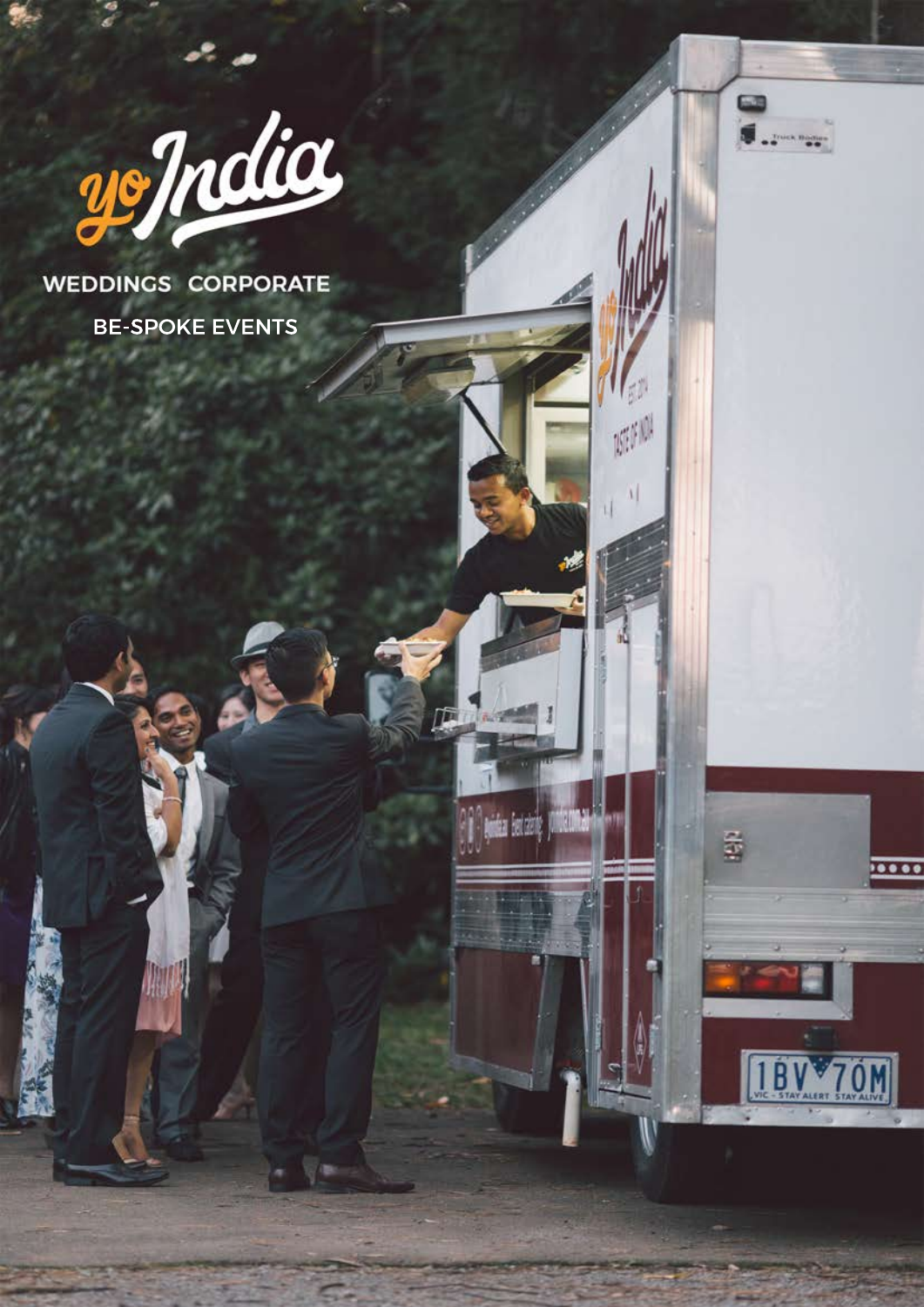

## **WELCOME TO YO INDIA**

Yo Inda will help you create a memorable affair where you can relax and enjoy the pleasures of your guests alongside our delicious food.

Yo India can cater for any taste and needs. Many years of experience has taught us that every function has its' own rhythm and flow.

Have a chat to us beforehand to see how we can accommodate to your needs and how we can make your guests feel like home.

We can also design a kid friendly menu so feel free to ask.

# **HOW IT WORKS - FAQ.**

- We can park on all private property front yards, driveways and public spaces where we have existing permits.
- The truck is 3.7m high, 2.5m wide and 4.5mlong.
- We will arrive 1-1.5 hours prior to an event as we like to prepare everything fresh prior to service.
- Yes, we are fully self-contained gas, waste, water & power.
- Travel to locations over 30km outside Melbourne CBD will incur a travel fee POA.
- Staff is provided for up to 50 people events additional staff provided at \$30/hr.
- We can cater to any dietary requirement please confirm before event.
- 30% deposit require upon booking confirmation.

### Are you thinking of something special that's not on the menu?

### No problem!

### Let's design a customized menu together.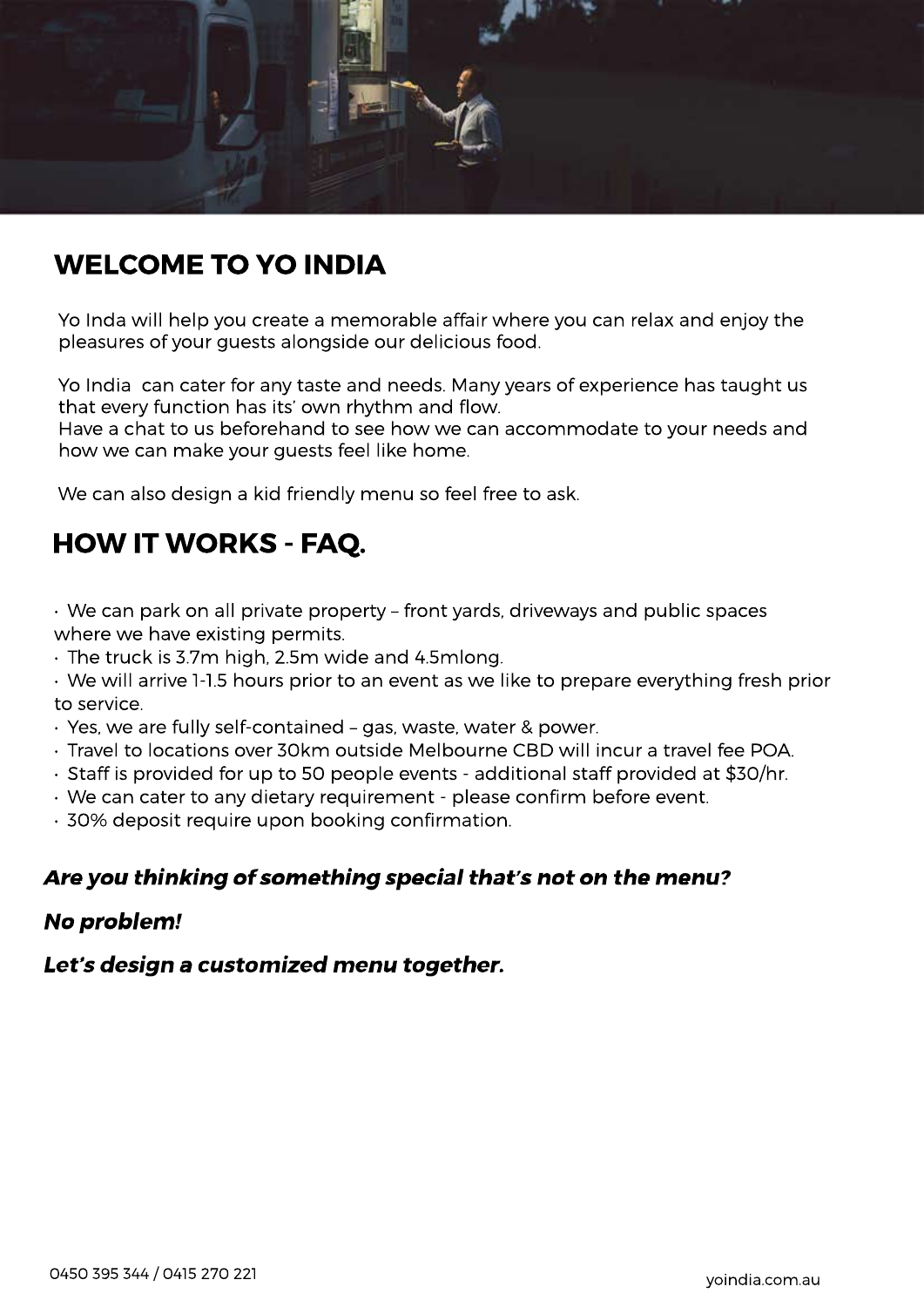

## **STARTERS**

Homemade vegetarian samosa, mango and tamarind chutney (VEG) Homemade crispy vegetable roll (VEG) Tandoori chicken tikka skewers (GF) Grilled spiced chicken skewer, spiced hummus dip (GF) Afghani lamb kebab, spiced pineapple and tomato relish (GF) Chili Beef Tacos (corn tortillas, salad, sriracha mayo) (GF) Grilled spiced chicken slider, salad, lemon yogurt dressing Tandoori chicken slider, salad, spiced pineapple and tomato relish Smoky chili-jam chicken slider, salad, reduced balsamic

## **MAIN**

### **Tandoori chicken tikka (GF)**

Spring chicken marinated in yogurt and spices cooked in tandoori oven, homemade hummus, salad & pulao rice

### **Butter chicken (GF)**

Tandoori chicken in creamy tomato gravy, pulao rice & salad

### **Smoky chili jam chicken**

Crispy stir fry chicken, smoked chili jam, capsicum, onion, pulao rice & salad

### **Lamb korma (GF)**

Spiced lamb cooked in yoghurt, cashew & cream gravy, pulao rice & salad

### **Butter paneer (VEG & GF)**

Homemade tandoori cottage cheese in creamy tomato gravy, pulao rice & salad

### **Slow cooked lentil & mix veg masala (VEG & GF)**

Slow cooked green lentil, red beans and mix vegetable pulao rice & salad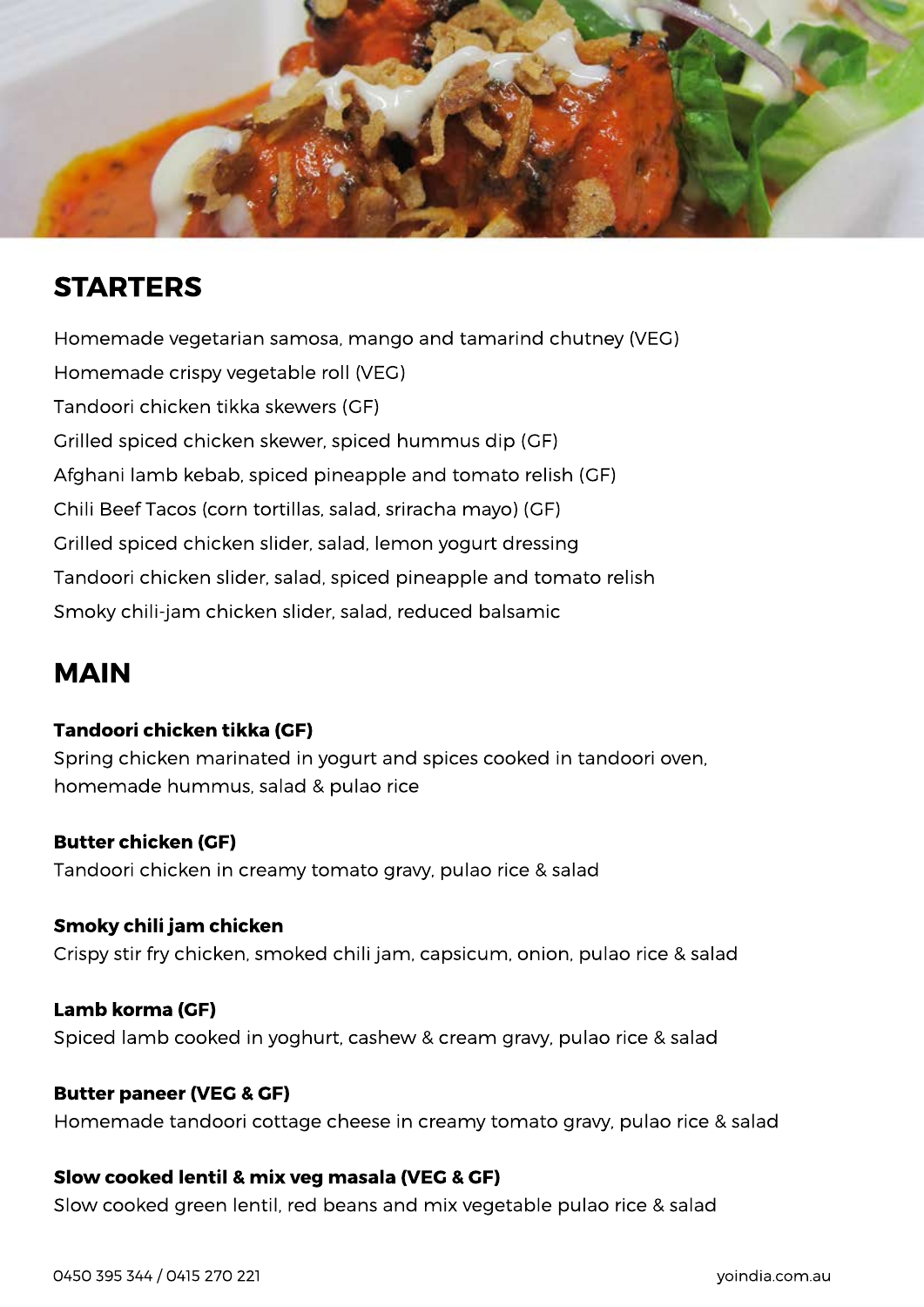

# **Package**

|                 | 1. One $(l)$ main*                           | \$15 per person  |
|-----------------|----------------------------------------------|------------------|
|                 | 2. Choose one (1) starter & one (1) main     | \$20 per person  |
|                 | 3. Choose two (2) starters & one (1) main*   | \$24 per person  |
|                 | 4. Choose three (3) starters & one (1) main* | \$28 per person  |
| Add Fresh Roti  |                                              | \$1.5 per person |
| Add Dessert**   |                                              | \$5 per person   |
| Add Mango Lassi |                                              | \$3 per person   |

\* Please note that number of choices for main on the event day will depend on number of people attending event

\*\*Have a chat to our friendly team about custom side & dessert options.